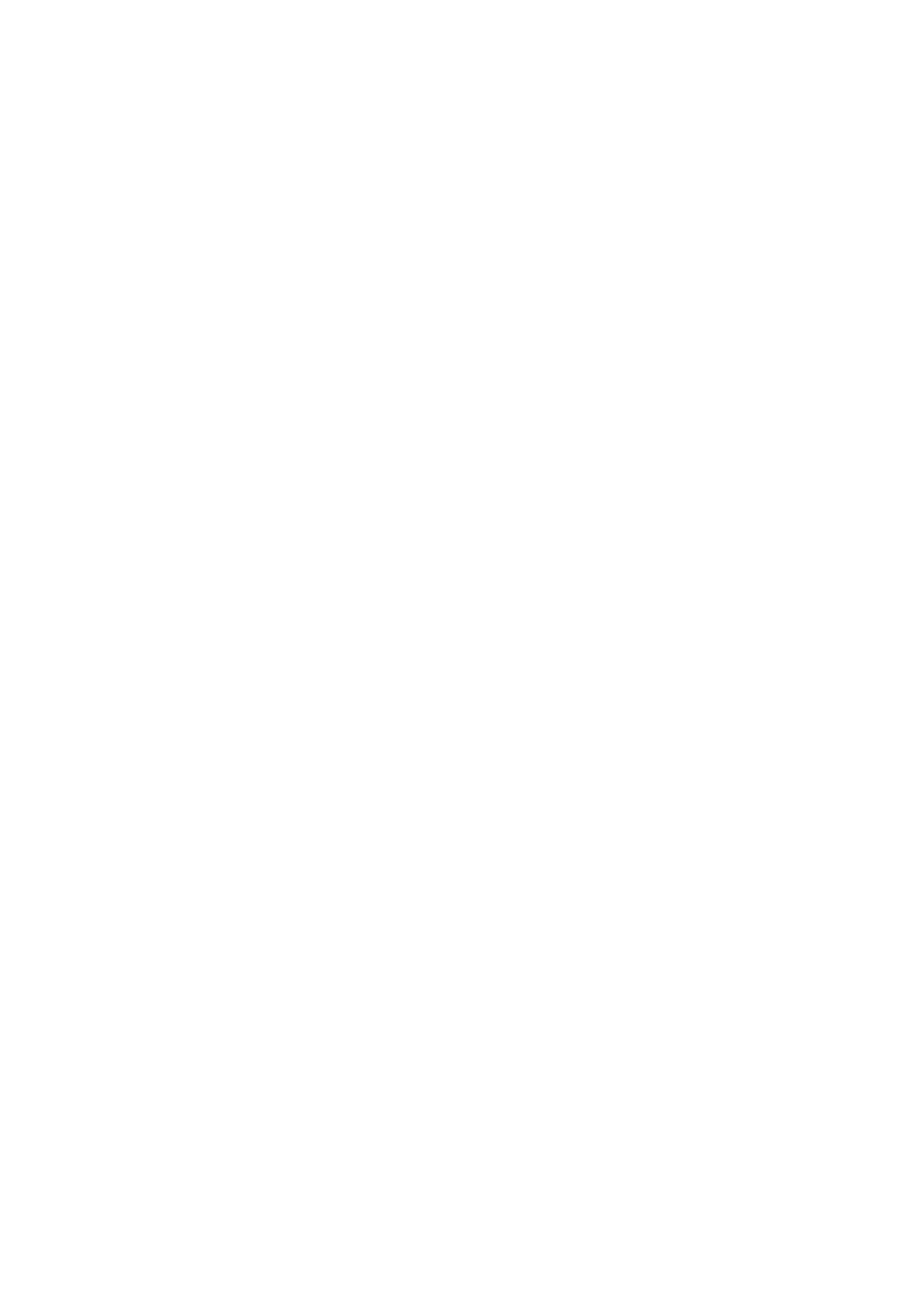## **SECTION B : Customer Details**

|                                                                                                                                            | Individual Application (This section must be completed when an individual is applying) |        |   |   |  |         |   |  |   |          |  |      |  |            |                    |  |  |  |  |  |
|--------------------------------------------------------------------------------------------------------------------------------------------|----------------------------------------------------------------------------------------|--------|---|---|--|---------|---|--|---|----------|--|------|--|------------|--------------------|--|--|--|--|--|
| Surname                                                                                                                                    |                                                                                        |        |   |   |  |         |   |  |   |          |  |      |  |            |                    |  |  |  |  |  |
| First Name(s)                                                                                                                              |                                                                                        |        |   |   |  |         |   |  |   |          |  |      |  |            |                    |  |  |  |  |  |
| <b>ID Number</b>                                                                                                                           |                                                                                        |        |   |   |  |         |   |  |   |          |  |      |  | $\Omega$ R |                    |  |  |  |  |  |
| Passport Number                                                                                                                            |                                                                                        |        |   |   |  |         |   |  |   |          |  |      |  |            |                    |  |  |  |  |  |
| Passport Expiry Date                                                                                                                       | Y                                                                                      | Y      | Y | Y |  | M       | M |  | D | D        |  |      |  |            |                    |  |  |  |  |  |
| <b>Marital Status</b>                                                                                                                      |                                                                                        | Single |   |   |  | Married |   |  |   | Divorced |  |      |  |            | Other<br>(Specify) |  |  |  |  |  |
| Contact Number (Home)                                                                                                                      |                                                                                        |        |   |   |  |         |   |  |   |          |  | Work |  |            |                    |  |  |  |  |  |
| Contact Number (Cell)                                                                                                                      |                                                                                        |        |   |   |  |         |   |  |   |          |  |      |  |            |                    |  |  |  |  |  |
|                                                                                                                                            |                                                                                        |        |   |   |  |         |   |  |   |          |  |      |  |            |                    |  |  |  |  |  |
| <b>Email Address</b><br>NOTE. Quantum decompate accorde a construction and the first free and control of the New York and the construction |                                                                                        |        |   |   |  |         |   |  |   |          |  |      |  |            |                    |  |  |  |  |  |

**NOTE**: Supporting documents may be requested upon credit vetting of your new/existing Vodacom account.

| <b>Business Application</b> (This section must be completed when applying on behalf of a registered business) |  |  |  |  |  |  |  |  |  |  |  |  |  |
|---------------------------------------------------------------------------------------------------------------|--|--|--|--|--|--|--|--|--|--|--|--|--|
| <b>Company Name</b>                                                                                           |  |  |  |  |  |  |  |  |  |  |  |  |  |
| <b>Company Registration</b><br>Number                                                                         |  |  |  |  |  |  |  |  |  |  |  |  |  |
| <b>Company Contact</b>                                                                                        |  |  |  |  |  |  |  |  |  |  |  |  |  |
| Person: Surname                                                                                               |  |  |  |  |  |  |  |  |  |  |  |  |  |
| <b>Company Contact</b>                                                                                        |  |  |  |  |  |  |  |  |  |  |  |  |  |
| Person: Name                                                                                                  |  |  |  |  |  |  |  |  |  |  |  |  |  |
| <b>Company Contact</b>                                                                                        |  |  |  |  |  |  |  |  |  |  |  |  |  |
| Person: Designation                                                                                           |  |  |  |  |  |  |  |  |  |  |  |  |  |
| <b>Company Contact Person</b><br>Phone Number                                                                 |  |  |  |  |  |  |  |  |  |  |  |  |  |
| Company Contact                                                                                               |  |  |  |  |  |  |  |  |  |  |  |  |  |
| Person e-mail address                                                                                         |  |  |  |  |  |  |  |  |  |  |  |  |  |

| Address where Vodacom Fibre Broadband Service will be installed<br>(This section must be completed in full) |         |         |  |            |  |                 |  |                 |  |            |                  |             |            |  |                   |  |
|-------------------------------------------------------------------------------------------------------------|---------|---------|--|------------|--|-----------------|--|-----------------|--|------------|------------------|-------------|------------|--|-------------------|--|
| Street Number/<br>Unit Number                                                                               |         |         |  |            |  |                 |  |                 |  |            |                  |             |            |  |                   |  |
| <b>Street Name</b>                                                                                          |         |         |  |            |  |                 |  |                 |  |            |                  |             |            |  |                   |  |
| <b>Estate Name</b>                                                                                          |         |         |  |            |  |                 |  |                 |  |            |                  |             |            |  |                   |  |
| Suburb                                                                                                      |         |         |  |            |  |                 |  |                 |  |            |                  |             |            |  |                   |  |
| City                                                                                                        |         |         |  |            |  |                 |  |                 |  |            |                  | Postal Code |            |  |                   |  |
| Province                                                                                                    | Gauteng | Limpopo |  | North West |  | Eastern<br>Cape |  | Western<br>Cape |  | Free State | Northern<br>Cape |             | Mpumalanga |  | Kwa-Zulu<br>Natal |  |
| Delivery address for devices                                                                                |         |         |  |            |  |                 |  |                 |  |            |                  |             |            |  |                   |  |

| Delivery address for devices |              |           |                                             |
|------------------------------|--------------|-----------|---------------------------------------------|
| Same as the above            | <b>YES</b> I | <b>NO</b> | If No, please complete the section in full. |
| laddress                     |              |           |                                             |

Vodacom (Pty) Ltd. Company Registration No. 1993/003367/07<br>Vodacom Fibre terms & conditions are available at <u>http://help.vodacom.co.za/fibre</u><br>Form version: FTTH202106<br>Form version: FTTH202106